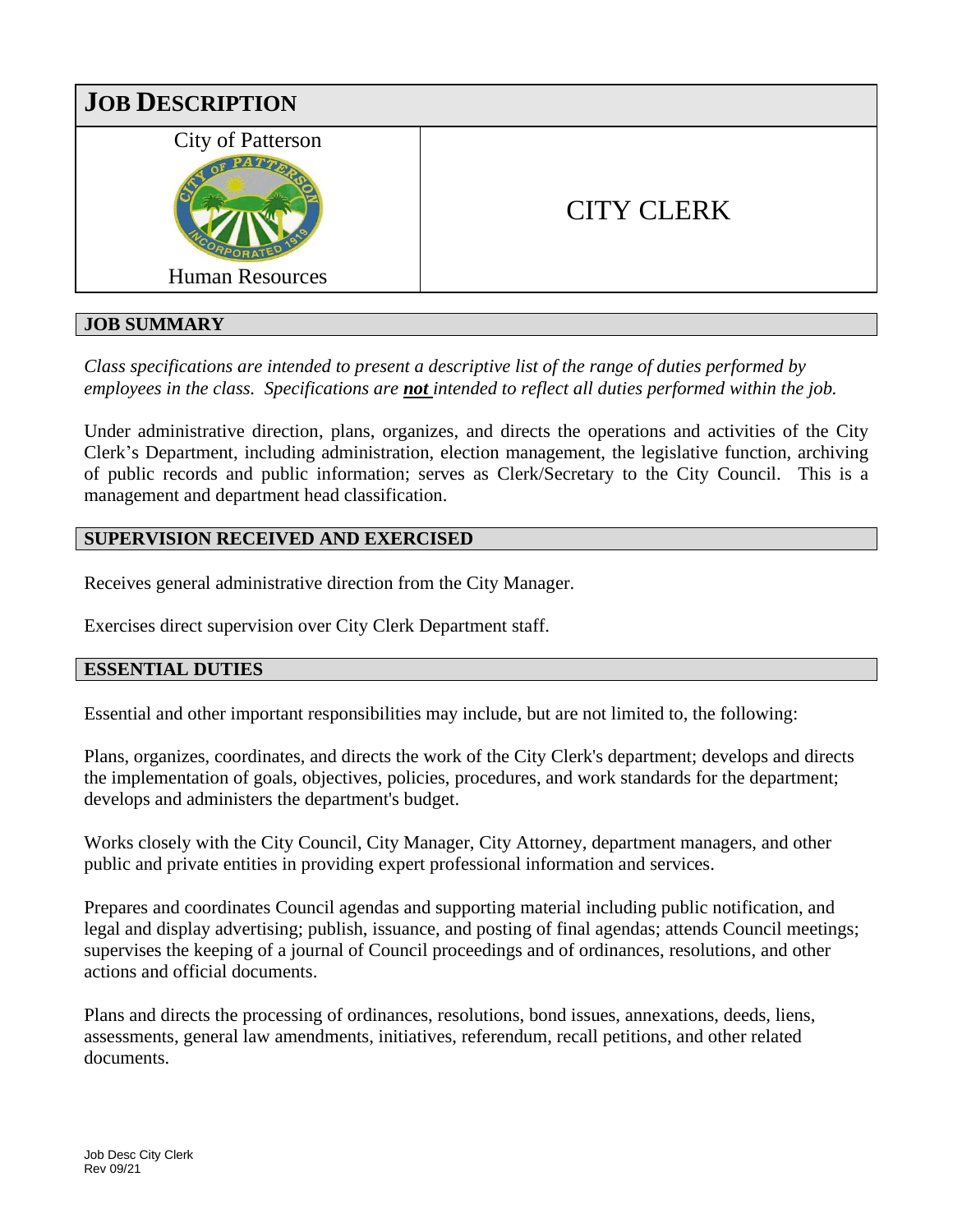Attends City Council and other special meetings and is responsible for the documentation, maintenance, and dissemination of Council actions including minutes, ordinances, resolutions, and contracts as applicable, in accordance with the Brown Act.

Serves as custodian of official City records and public documents; seals and attests by signature to ordinances, resolutions, and contracts, easements, deeds, bonds, or other documents requiring city certification.

Administers Citywide conflict of interest and campaign financing programs and serves as the elections official of the City for Elections, Campaign Disclosure Statements, Statements of Economic Interest, Conflict of Interest Code, compliance to AB 1234 Ethics and AB 1825 Anti-Harassment Trainings in accordance with state regulations.

Administers the conduct of all municipal elections including candidate elections, measure elections specific to petition processing in accordance with state and local election laws; tabulates and certifies election results.

Oversees the processing of all appointments, resignations, and terminations for all official boards, commissions, and committees; administer oaths and affirmations.

Administers the City's Records Management Program, providing leadership and direction in developing and implementing new computer software programs on a Citywide basis; directs the maintenance of official City documents, records, and archival records.

Develops and administers the Administrative Department annual budget.

Represents the City in meetings with representatives of governmental agencies, business, professional and community agencies, and the public.

Monitors and maintains current knowledge of developments related to City Clerk matters; evaluates their impact upon City operations and recommends and implements policy and procedural improvements.

Plans and directs the work involved in maintaining official City documents and records, including responsibility for the corporate seal of the City. Directs the official publication of notices and ordinances.

Accepts communications for the Council; answers Council correspondence; and sets up meetings as requested by the Council.

Checks names on petitions and other documents against official registration lists.

Takes affidavits.

Answers questions from the public and officials regarding municipal organization and practices, ordinances and the status of communications, resolutions, and actions of the Council.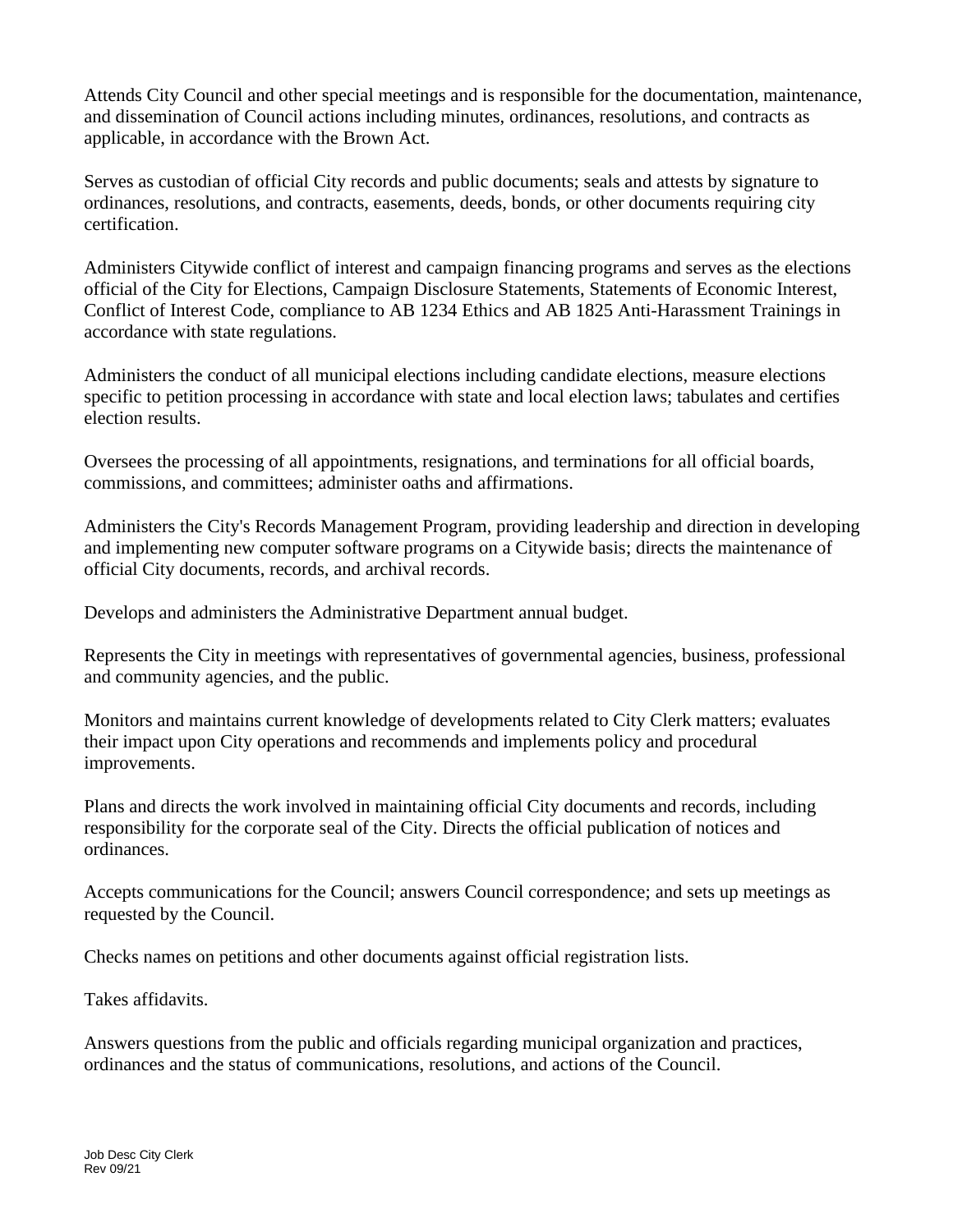Coordinates the activities of the City Clerk's office with the other administrative needs of the City.

If needed, takes various committee minutes.

Assist the City Manager when required.

Performs other duties as required.

### **MIMIMUM QUALIFICATIONS**

#### **Knowledge of:**

California municipal law as it relates to the functions of a City Clerk's office. Modern office practices, particularly with file organization and file retention. Basic supervisory skills. Operation of all City departments;

Principles and practices of modern municipal management and administration, including the structure and organization in a Mayor-Council/City Manager form of government;

Principles and practices of electronic and manual records and archival management and systems analysis and implementation;

Government codes pertaining to records management, municipal elections administration including candidate and measure elections, the Brown Act, the Maddy Act, the Public Records Act, and parliamentary procedures;

Administrative principles and methods, including goal setting, program development and implementation, budgeting, staffing, and work standards development;

Principles and practices of effective employee supervision and department-level management;

Principles and practices of contract development, administration, and evaluation; and

Modern computer user applications, including word processing, microcomputer, and mainframe computer applications.

# **Ability to:**

Select and supervise staff, provide training and development opportunities, ensure work is performed effectively, and evaluate performance in an objective and positive manner.

Provide administrative, management, and professional leadership for the division.

Recommend and implement goals, objectives, and practices for providing effective and efficient services.

Prepare and administer budgets; allocate limited resources in a cost-effective manner.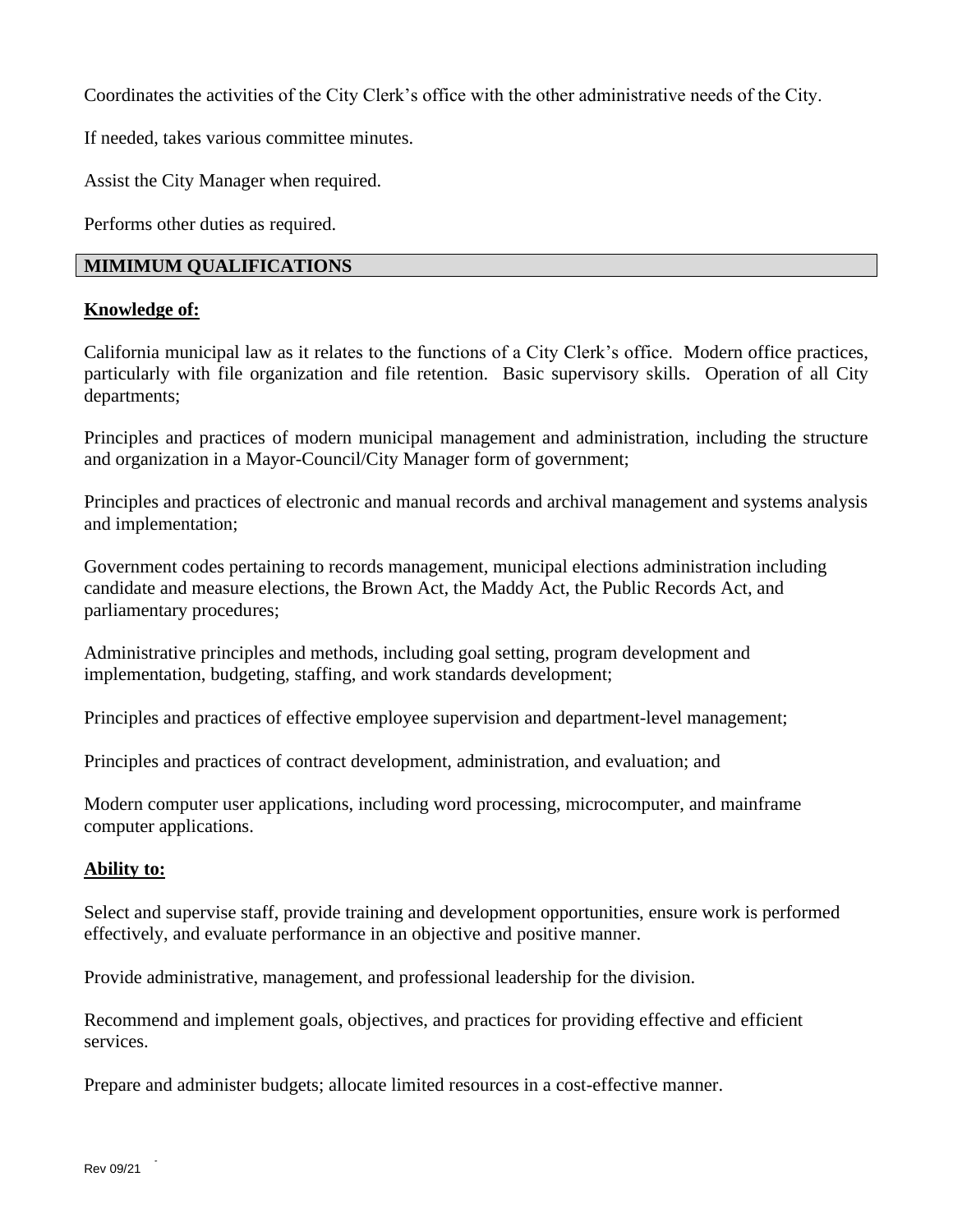Research, analyze, and evaluate new service delivery methods, procedures, and techniques.

Coordinate municipal elections within legal guidelines.

Oversee and coordinate maintenance of the official records of the City.

Prepare official minutes, resolutions, ordinances, clear and concise reports, correspondence, policies, procedures, and other written materials.

Conduct complex research projects, evaluate alternatives, make sound recommendations, and prepare effective technical staff reports.

Establish and maintain a variety of filing, record-keeping, and tracking systems.

Understand, interpret, and apply all pertinent laws, codes, regulations, policies and procedures, and standards relevant to work performed.

Effectively represent the department and the City in meetings with governmental agencies; community groups; various business, professional, and regulatory organizations; and in meetings with individuals.

Learn and understand the organization and operation of the City and of outside agencies as necessary to assume assigned responsibilities.

Independently organize work, set priorities, meet critical deadlines, and follow-up on assignments.

Effectively use computer systems, software applications, and modern business equipment to perform a variety of work tasks.

Communicate clearly and concisely, both orally and in writing, using appropriate English grammar and syntax.

Use tact, initiative, prudence, and independent judgment within general policy, procedural, and legal guidelines.

Establish, maintain, and foster positive and effective working relationships with those contacted in the course of work.

Type at a speed of not less than 50 words per minute from clear copy. Transcribe from Dictaphone correspondence, memos, reports, and agendas.

### **Education and Experience:**

Any combination of education and experience that has provided the knowledge, skills, and abilities necessary for a City Clerk. A typical way of obtaining the required qualifications is to possess; (A) the equivalent of the completion of an Associates of Arts degree including or supplemented by college level courses in business or public administration or a related field; and (B) the equivalent of five years of increasingly responsible experience in a City Clerk's office or public administration; and (C) five years of progressively responsible experience working at an advanced administrative and analytical level including three (3) years of experience in a supervisory level; or (D) any equivalent combination of